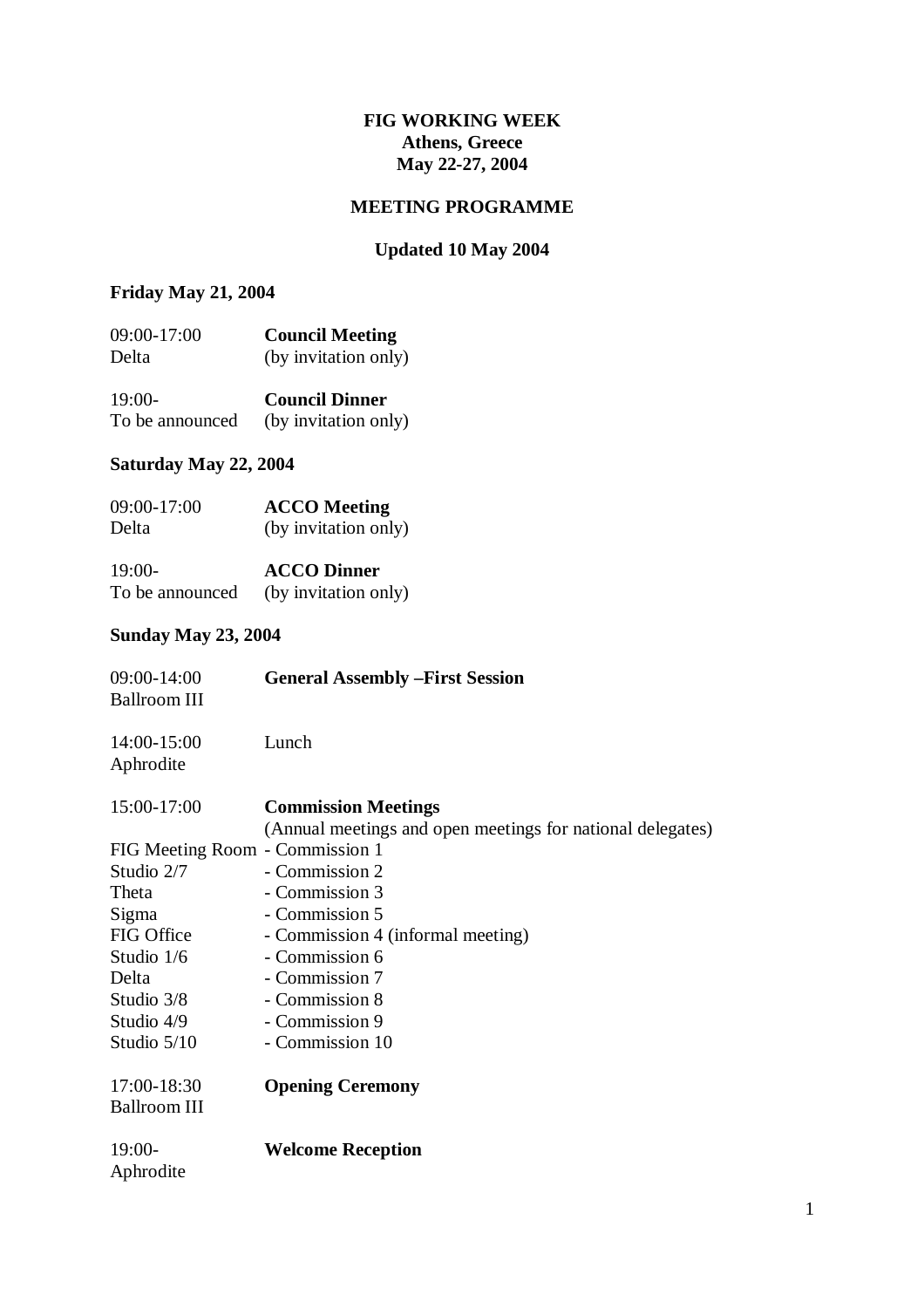## **Monday May 24, 2004**

| 09:00-10:30<br>Aphrodite                                   | <b>Plenary Session 1- Geodesy and Space Technology</b>                                                                                                                                                                                                                       |
|------------------------------------------------------------|------------------------------------------------------------------------------------------------------------------------------------------------------------------------------------------------------------------------------------------------------------------------------|
| 09:00-17:00<br><b>Ballroom III</b>                         | <b>HARSE</b>                                                                                                                                                                                                                                                                 |
| 10:30-11:00                                                | Coffee Break                                                                                                                                                                                                                                                                 |
| 11:00-12:30<br>Omega<br><b>VIP</b><br>Lamda<br>Theta/Sigma | <b>Technical Sessions</b><br>TS1 – Good Practices in Land Administration and Cadastre<br>TS2 – NSDI's Development<br>TS3 - Standards, Quality Assurance and Calibration<br>TS4 – Profession – In the Past and Future                                                         |
| 11:00-12:30<br>Delta                                       | Workshop on the Under-represented Groups in Surveying                                                                                                                                                                                                                        |
| 12:00-17:30<br>Ballroom I or II                            | <b>Exhibition</b>                                                                                                                                                                                                                                                            |
| 12:30-14:00<br>Aphrodite                                   | Lunch                                                                                                                                                                                                                                                                        |
| 14:00-15:30<br>Omega<br><b>VIP</b><br>Lamda<br>Theta/Sigma | <b>Technical Sessions</b><br>TS5 – Development of Good Land Administration Organisations I<br>TS6 - NSDI and Data Distribution<br>TS7 – Reference Frame in Practice<br>TS8 – Bridge for the Next Generation                                                                  |
| 14:00-17:30<br>Delta                                       | Workshop on the History of Surveying and Measurement<br>WSHS1 – History of Surveying and Measurement I<br>WSHS2 - History of Surveying and Measurement II                                                                                                                    |
| 15:30-16:00                                                | Coffee Break                                                                                                                                                                                                                                                                 |
| 16:00-17:30<br>Omega<br><b>VIP</b><br>Lamda<br>Theta/Sigma | <b>Technical Sessions</b><br>TS9 - Development of Good Land Administration Organisations II<br>$TS10 - Geoinformation$ for the Public<br>$TS11$ – Positioning and Measurement Technologies and Practices I –<br><b>GNSS Networks</b><br>$TS12 - Housing - Costs$ and Finance |
| $19:00-$<br>Geros Toy Moria,<br>Plaka                      | <b>Greek Evening and FIG Foundation Dinner</b>                                                                                                                                                                                                                               |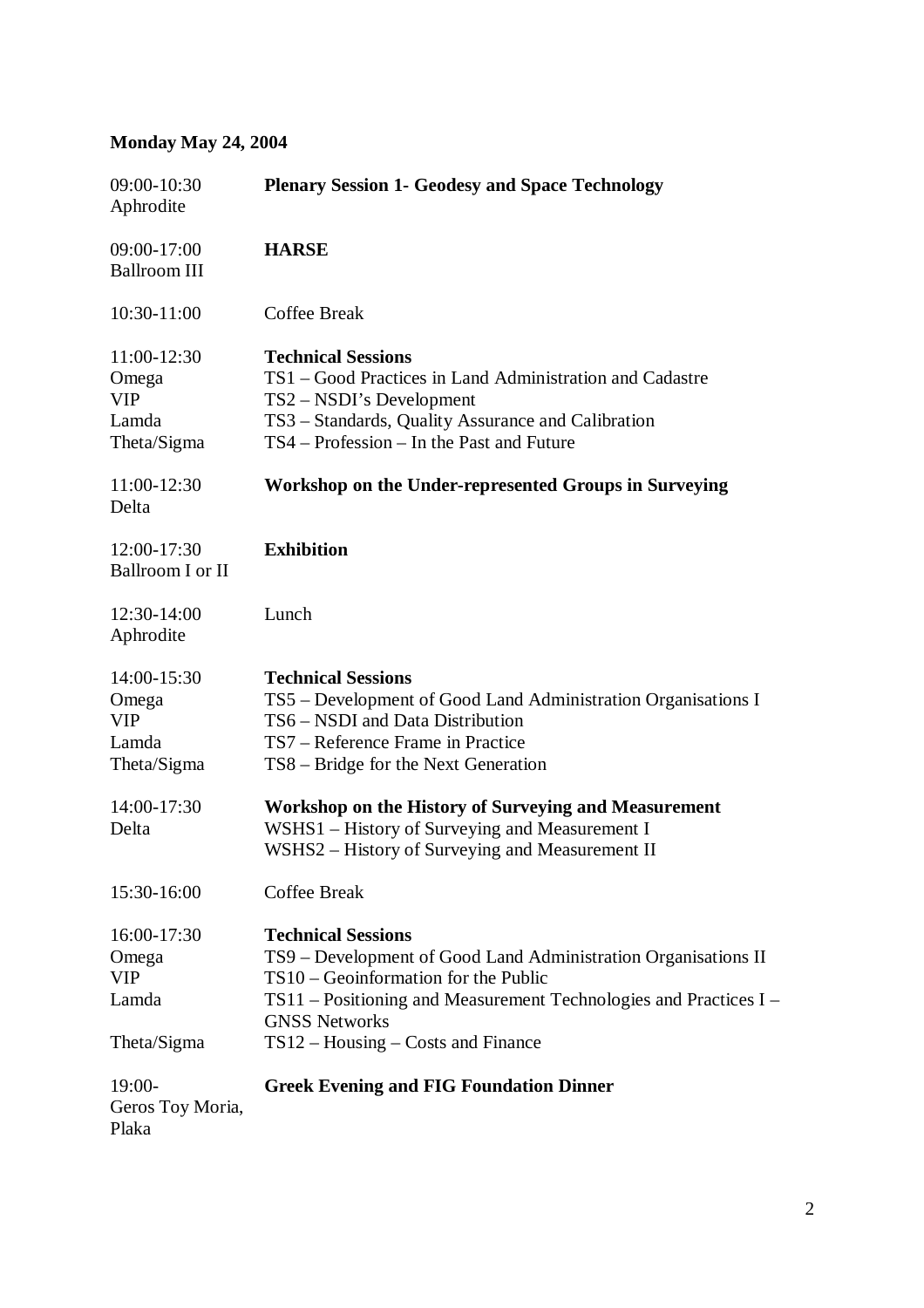# **Tuesday, May 25, 2004**

| 07:30-09:00<br>Studio 4/9                                  | Commission 4 & 5<br>Joint Working Group WG4.2 - Vertical Reference Frame Issues in<br>Hydrographic Surveying (by invitation only)                                                                                            |
|------------------------------------------------------------|------------------------------------------------------------------------------------------------------------------------------------------------------------------------------------------------------------------------------|
| 09:00-10:30<br>Aphrodite                                   | <b>Plenary Session 2 – Risk and Disaster Prevention and Management</b>                                                                                                                                                       |
| 09:00-17:00<br><b>Ballroom III</b>                         | <b>HARSE</b>                                                                                                                                                                                                                 |
| 09:00-10:30<br>Studio 4/7<br>Studio 5/10                   | <b>Commission Meetings</b><br><b>Commission 4 Annual Meeting</b><br>Working Group 5.4 Working Session                                                                                                                        |
| 09:00-17:30<br>Ballroom I or II                            | <b>Exhibition</b>                                                                                                                                                                                                            |
| 10:30-11:00                                                | <b>Coffee Break</b>                                                                                                                                                                                                          |
| 10:30-12:00                                                | FIG Foundation, Meeting of the Board of Directors<br>FIG Meeting Room (by invitation only)                                                                                                                                   |
| 11:00-12:30<br>Omega<br><b>VIP</b>                         | <b>Technical Sessions</b><br>TS13 – Appropriate Technologies for Good Land Administration I<br>TS14 – Spatial Planning for Sustainable Development – Policies and<br>Tools                                                   |
| Lamda                                                      | TS15 - Curricula Models                                                                                                                                                                                                      |
| 11:00-17:00<br>Theta/Sigma                                 | <b>Workshop on Hydrography</b><br>WSHS1 – Hydrography and Charting<br>WSHS2 - Marine Cadastre / CZM<br>$WSHS3 - Vertical Reference Frame & Marine Construction / Dredging$                                                   |
| 12:30-14:00<br>Aphrodite                                   | Lunch                                                                                                                                                                                                                        |
| 14:00-15:30<br>Omega<br><b>VIP</b><br>Lamda                | <b>Technical Sessions</b><br>TS16 – Deformation Measurements and Analysis I<br>TS17 – Impact of New Land Law and Land Reform Law on Good Land<br>Administration<br>TS18 – Usability of Professional Experiences in Education |
| 14:00-15:00<br>$\prod C$ Mosting Doom (by invitation only) | <b>Corporate Members Meeting</b>                                                                                                                                                                                             |

FIG Meeting Room (by invitation only)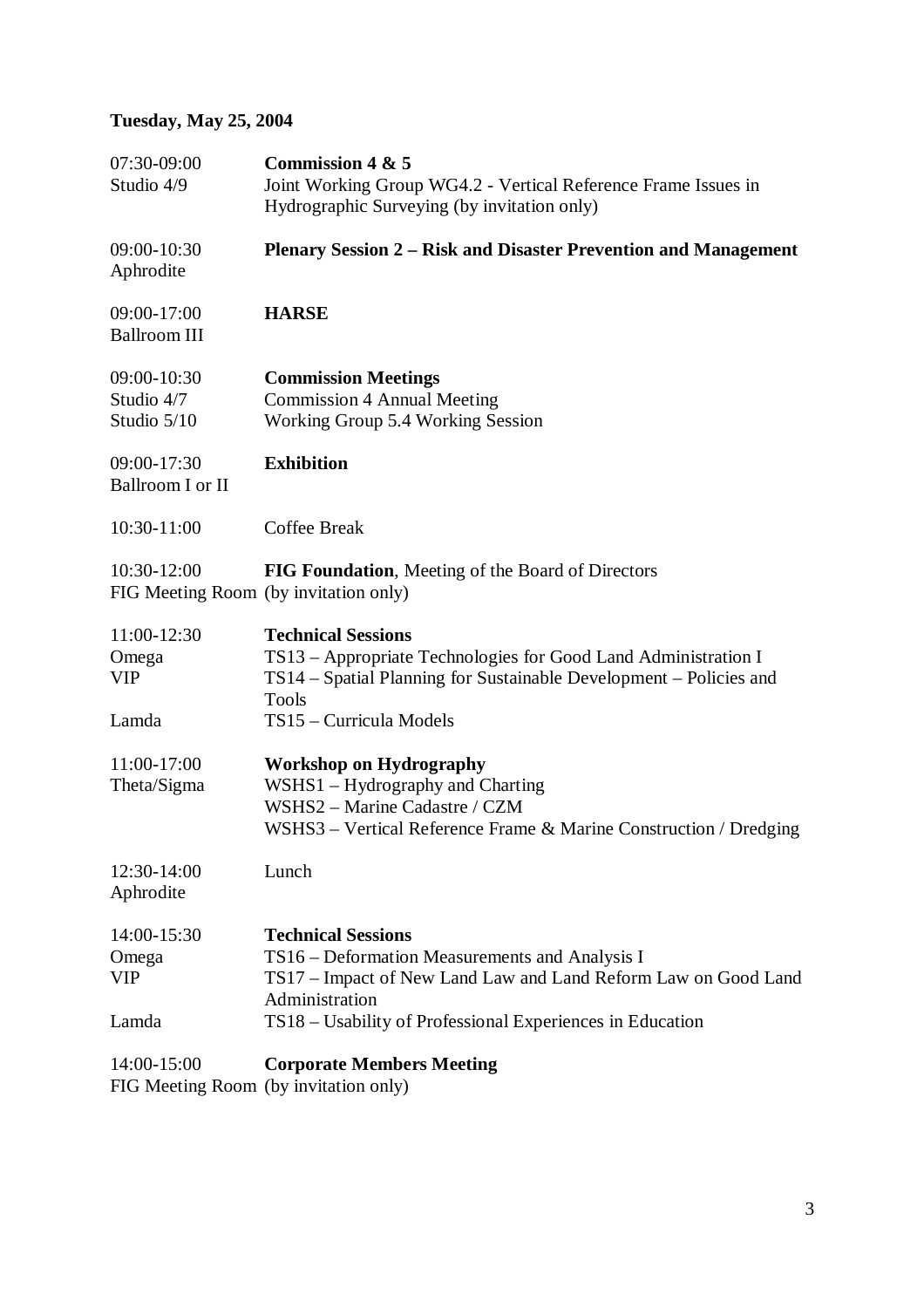| 14:00-15:30<br>Studio $5/10$<br>Studio 3/8 | <b>Commission Meetings</b><br>Commission 5 Steering Committee (by invitation only)<br>Commission 8 Working Group 8.4 - Risk and Disaster Management –<br>Preventing Environmental Catastrophes by Spatial Planning and Land<br>Management |
|--------------------------------------------|-------------------------------------------------------------------------------------------------------------------------------------------------------------------------------------------------------------------------------------------|
| 15:30-16:00                                | Coffee Break                                                                                                                                                                                                                              |
| 16:00-17:30                                | <b>Technical Sessions</b>                                                                                                                                                                                                                 |
| Omega                                      | TS19 – Deformation Measurements and Analysis II                                                                                                                                                                                           |
| <b>VIP</b>                                 | $TS20 - SIM Applications I$                                                                                                                                                                                                               |
| Lamda                                      | TS21 – Developments in Urban and Rural Land Management                                                                                                                                                                                    |
| $19:00-$                                   | <b>Commission Dinners</b>                                                                                                                                                                                                                 |
| To be announced                            | - Commission 5 (for Commission delegates only)                                                                                                                                                                                            |
| 19:00                                      | <b>Get Together Party for Students</b>                                                                                                                                                                                                    |
| Dioskouroi                                 | Organised by students of NTUA.                                                                                                                                                                                                            |
| Restaurant                                 | To contact and register: email: $rs99099@mail.ntua.gr.$ or tel. $+3069$                                                                                                                                                                   |
| Plaka                                      | 4857 3090                                                                                                                                                                                                                                 |

## **Wednesday, May 26, 2004**

| 09:00-10:30<br>Aphrodite                    | <b>Plenary Session 3 – Land Administration and Land Management</b>                                                                                                                                   |
|---------------------------------------------|------------------------------------------------------------------------------------------------------------------------------------------------------------------------------------------------------|
| 09:00-17:00<br><b>Ballroom III</b>          | <b>HARSE</b>                                                                                                                                                                                         |
| 09:00-14:00<br>Ballroom I or II             | <b>Exhibition</b>                                                                                                                                                                                    |
| 09:00-15:00                                 | <b>Technical Tours</b>                                                                                                                                                                               |
| 10:30-11:00                                 | <b>Coffee Break</b>                                                                                                                                                                                  |
| 11:00-12:30<br>Omega<br><b>VIP</b><br>Lamda | <b>Technical Sessions</b><br>$TS22 - Policy: e-Commerce + e-Government = Future$<br>TS23 – Engineering Surveys for Industry and Construction Works<br>TS24 – Planning, Valuation and the Environment |
| 11:00-17:00<br>Theta/Sigma                  | <b>Workshop on Archaeological Surveys</b><br>$WSA1 - Recording Methods$<br>WSA2 – Modelling and Visualization<br>WSA3 – Spatial Information Systems for Archaeology                                  |
| 11:00-12:00                                 | <b>Round table on the FIG Information Policy</b>                                                                                                                                                     |

FIG Meeting Room - open to all interested delegates